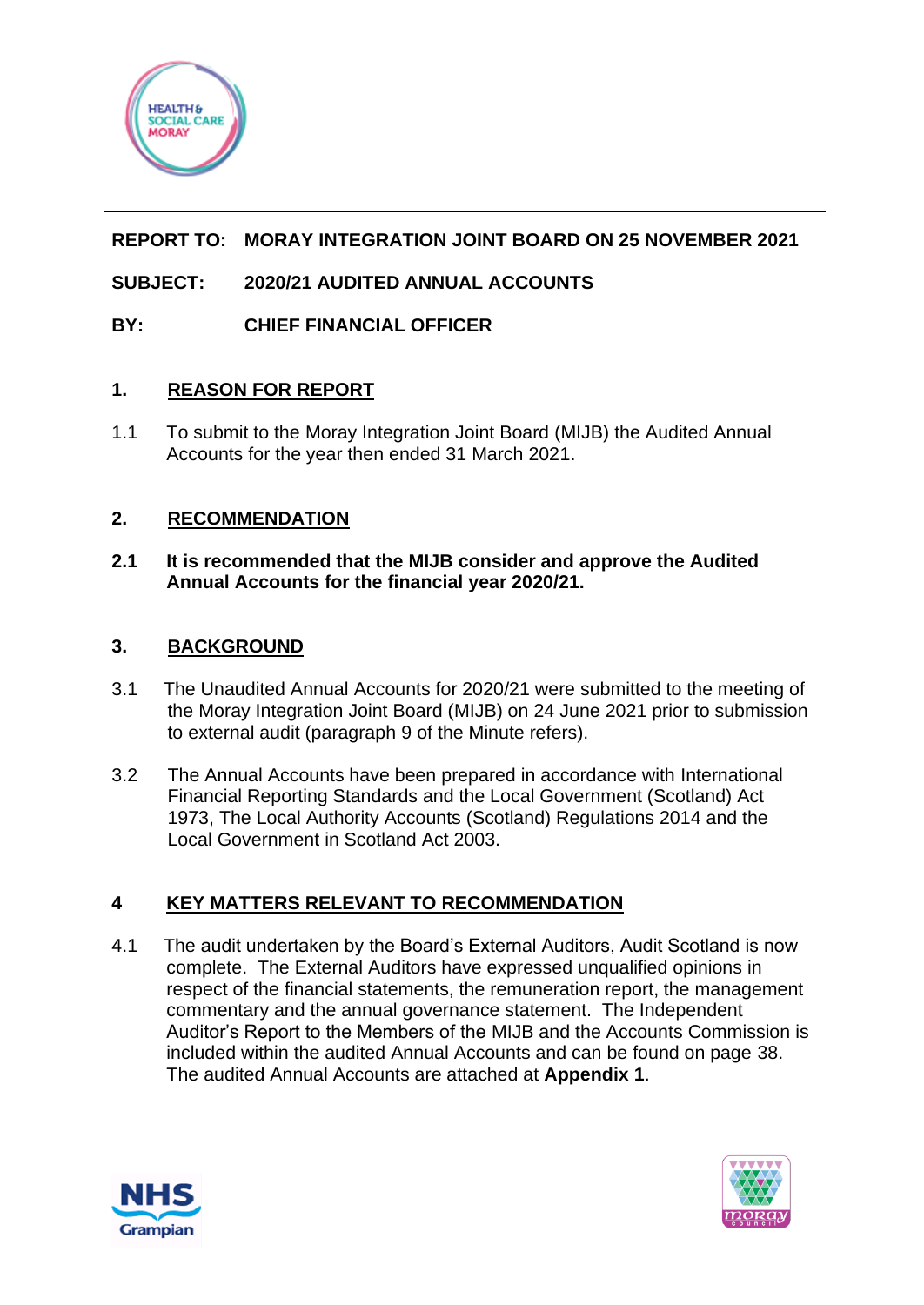- 4.2 The audit process highlighted changes to be made to the accounts which in the main were presentational and in parallel with expectation following external audit inspection.
- 4.3 The Auditor's Annual Audit Report to the MIJB and the Accounts Commission is the subject of a separate report to this meeting. The report sets out the responsibilities of Audit Scotland as the independent auditor and presents a summary of the findings arising from the 2020/21 audit. The report confirms there are no unadjusted misstatements in the annual accounts to report to those charged with governance.
- 4.4 The Audited Annual Accounts are presented to this meeting for consideration and approval. Thereafter, the Chief Officer, Chief Financial Officer and the Chair of the Board will sign the accounts prior to submission to Audit Scotland prior to publication.

## **5 SUMMARY OF IMPLICATIONS**

#### **(a) Corporate Plan and 10 Year Plan (Local Outcomes Improvement Plan (LOIP)) and Moray Integration Joint Board Strategic Plan "Moray Partners in Care 2019 – 2029"**

The Audited Annual Accounts have been completed within the statutory timescales permitted under the Coronavirus (Scotland) Act 2020 and are being presented for consideration and sign off.

#### **(b) Policy and Legal**

The Public Bodies (Joint Working) (Scotland) Act 2014 requires that the MIJB is subject to the audit and accounts provisions of a body under Section 106 of the Local Government (Scotland) Act 1973. In addition, the Coronavirus (Scotland) Act 2020 has been adhered allowing statutory reporting deadlines to be flexed.

#### **(c) Financial implications**

The adjustments and revisions made to the Annual Accounts following the external audit had no financial impact on the MIJB.

#### **(d) Risk Implications and Mitigation**

There are no risk issues arising directly from this report. The work undertaken by Audit Scotland provides assurance to the Board that the Annual Accounts for 2020/21 give a true and fair view in accordance with applicable law and the 2020/21 Code of the state of affairs of the MIJB as at 31 March.

#### **(e) Staffing Implications**

None arising directly from this report.